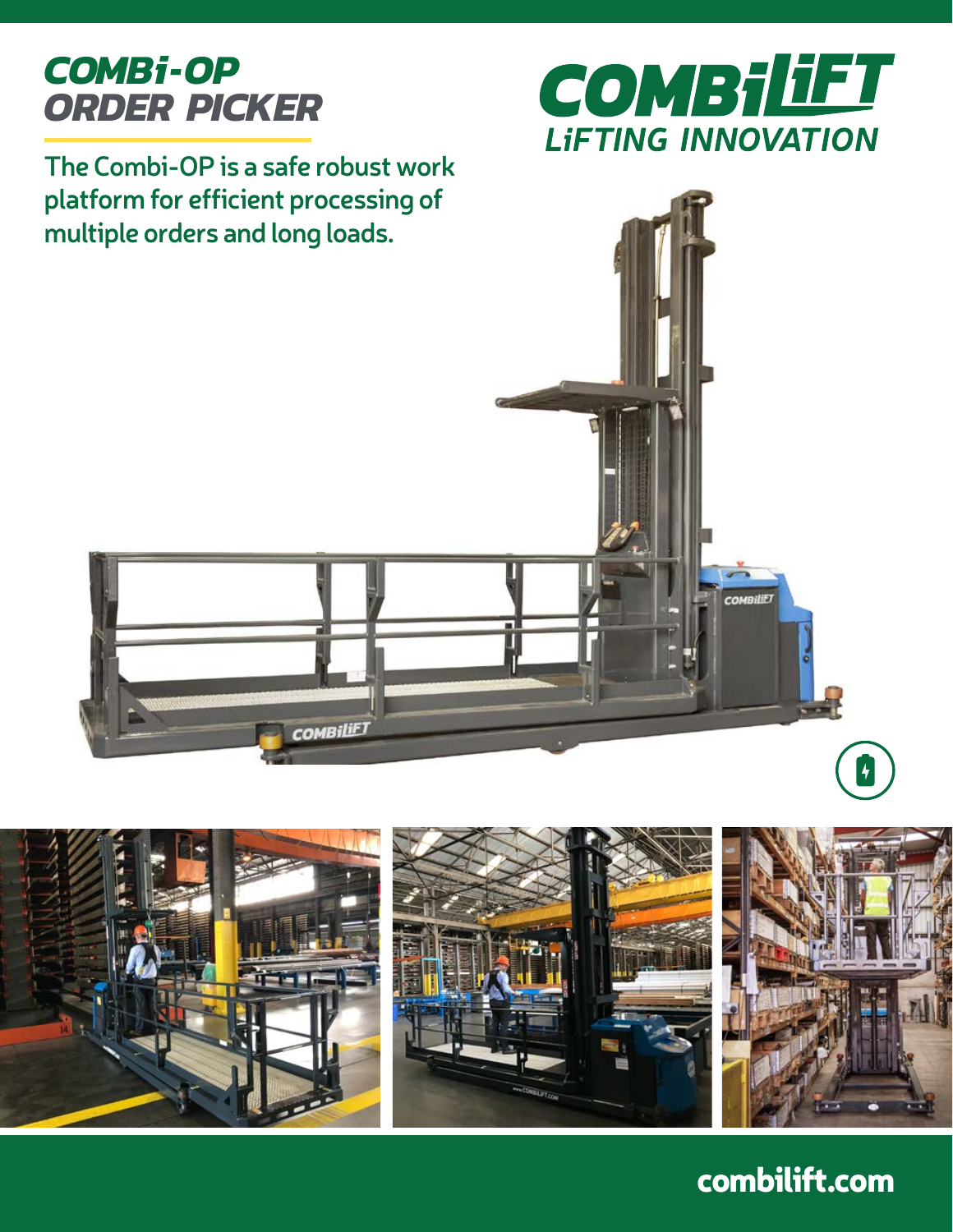



|                 | <b>REF. DESCRIPTION</b>                        | <b>STANDARD</b>     |
|-----------------|------------------------------------------------|---------------------|
| 1a              | <b>Standard Lift Height</b>                    | 236"                |
| 1 <sub>b</sub>  | <b>Free Lift Height</b>                        | 50"                 |
| 2               | <b>Height Mast Closed</b>                      | 148"                |
| 3               | <b>Mast Raised</b>                             | 334"                |
| 4               | <b>Overall Length</b>                          | 186"                |
| 5               | <b>Ground Clearance Under Mast</b>             | $2\frac{1}{4}$      |
| 6               | <b>Ground Clearance to Centre of Wheelbase</b> | $2\frac{1}{4}$      |
| $\overline{7}$  | <b>Height Over Guard</b>                       | 98"                 |
| 8               | <b>Width Across Rollers</b>                    | 561/2"              |
| 9               | <b>Platform Outer Width</b>                    | 501/ <sub>2</sub> " |
| 10              | <b>Platform Inner Width</b>                    | $35\frac{1}{2}$     |
| 11              | <b>Track Front</b>                             | 44"                 |
| 12              | <b>Load Centre Distance</b>                    | 72"                 |
| 13              | <b>Overhang Front</b>                          | 90"                 |
| 14              | Wheelbase                                      | 87"                 |
| 15              | Overhang Back                                  | $8\frac{1}{2}$ "    |
| 16              | Length from Face of Platform                   | 60"                 |
| 17 <sup>2</sup> | <b>Approach Angle</b>                          | $1\frac{1}{2}$ °    |
| 18              | <b>Ramp Angle</b>                              | $6^{\circ}$         |
| 19              | <b>Departure Angle</b>                         | $20^\circ$          |
| 20              | <b>Turning Radius</b>                          | 110"                |
| 21              | <b>Platform Height</b>                         | 12"                 |
| 22              | Platform Length                                | $125\frac{1}{2}$    |
| A               | Capacity                                       | 1000 lbs            |
| B               | Unladen Weight (No Battery)                    | 8900 lbs            |
| $\mathsf{C}$    | <b>Maximum Ground Speed</b>                    | 6 mph               |
| D               | Gradeability                                   | 2%                  |
| E               | <b>AC Rear Drive</b>                           | $5\frac{1}{2}$ HP   |
| F               | <b>AC Pump Motor</b>                           | 7 HP                |
| G               | <b>Battery</b>                                 | 48 V x 700 Ah       |
| H.              | Vulkollan Front Tyre x 4                       | OD 6" / Width 2"    |
| T               | <b>Vulkollan Rear Tyre</b>                     | OD 12" / Width 5"   |
| J               | <b>Standard Colour</b>                         | Yellow & Grey       |



### Features Include:

- **Standing Operator Over-Head Guard**
- **Multi-function Steering/Function Console**
- **Platform End Entry/Exit Gate**
- **Dual Speed Control • AC Electric Steering**
- **Operators Display**
- **Guide Rollers**
- **AC Motor Technology**
- **LED Work-lights**

#### Distributed by:

COMBILIFT HAS A POLICY OF CONTINUOUS PRODUCT DEVELOPMENT AND RESERVES THE RIGHT TO ALTER<br>SPECIFICATIONS WITHOUT PRIOR NOTICE. SPECIFICATIONS AND/OR DIMENSIONS MAY VARY FROM THOSE<br>ILLUSTRATED IN SOME COUNTRIES.

#### **303 CONCORD STREET, GREENSBORO, NORTH CAROLINA 27406**

**TOLL FREE: 1-877 COMBI 56 TEL: 336-378-8884 INFO@COMBILIFT.COM**

combilift.com